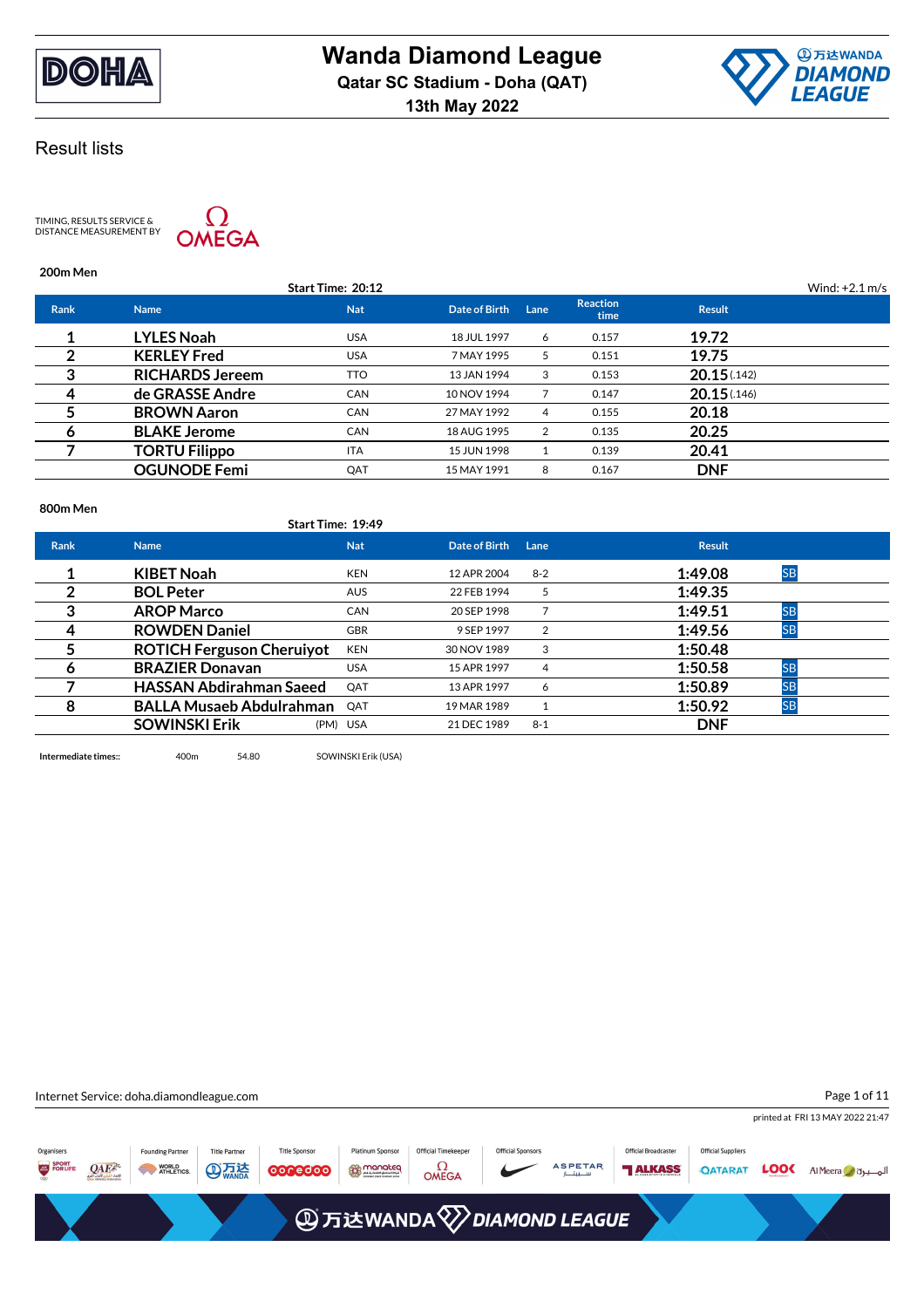



**1500m Men**

| 1300111171611 | <b>Start Time: 20:23</b>      |            |                     |    |                      |  |
|---------------|-------------------------------|------------|---------------------|----|----------------------|--|
| Rank          | <b>Name</b>                   | <b>Nat</b> | Date of Birth Order |    | <b>Result</b>        |  |
|               | <b>KIPSANG Abel</b>           | <b>KEN</b> | 27 NOV 1996         | 8  | 3:35.70              |  |
| 2             | <b>CHERUIYOT Timothy</b>      | <b>KEN</b> | 20 NOV 1995         | 11 | <b>SB</b><br>3:36.16 |  |
| 3             | <b>LEMI Teddese</b>           | <b>ETH</b> | 20 JAN 1999         | 7  | 3:37.06<br><b>SB</b> |  |
| 4             | <b>KEJELCHA Yomif</b>         | <b>ETH</b> | 1 AUG 1997          | 5  | <b>SB</b><br>3:37.85 |  |
|               | <b>ETIANG Kamar</b>           | <b>KEN</b> | 14 OCT 2002         | 6  | <b>SB</b><br>3:38.74 |  |
| Ô             | <b>RAMSDEN Matthew</b>        | <b>AUS</b> | 23 JUL 1997         | 2  | 3:38.83              |  |
|               | <b>SIMOTWO Charles Cheboi</b> | <b>KEN</b> | 5 JUN 1995          | 9  | 3:39.18<br><b>SB</b> |  |
| 8             | <b>ZELEKE Samuel</b>          | <b>ETH</b> | 9 MAR 1999          | 3  | <b>SB</b><br>3:42.56 |  |
| 9             | <b>MUSAB Adam Ali</b>         | QAT        | 17 APR 1995         | 1  | 3:47.36<br><b>SB</b> |  |
| 10            | <b>FONTES Ignacio</b>         | <b>ESP</b> | 22 JUN 1998         | 4  | <b>SB</b><br>3:47.80 |  |
| 11            | <b>McSWEYN Stewart</b>        | <b>AUS</b> | 1 JUN 1995          | 10 | <b>SB</b><br>3:48.67 |  |
|               | <b>SEIN Timothy</b>           | (PM) KEN   | 1 FEB 1988          | 13 | <b>DNF</b>           |  |
|               | <b>SOWINSKI Erik</b>          | (PM) USA   | 21 DEC 1989         | 12 | <b>DNF</b>           |  |
|               |                               |            |                     |    |                      |  |

**Intermediate times::** 400m 54.44 SOWINSKI Erik (USA) 1:54.30 SOWINSKI Erik (USA)<br>2:54.24 FTIANG Kamar (KEN) 1200m 2:54.24 ETIANG Kamar (KEN)

**3000m Steeplechase Men**

#### **Start Time: 20:47**

| <b>Rank</b>    | <b>Name</b>                        | <b>Nat</b> | Date of Birth Order |              | <b>Result</b>        |
|----------------|------------------------------------|------------|---------------------|--------------|----------------------|
| 1              | <b>EL BAKKALI Soufiane</b>         | <b>MAR</b> | 7 JAN 1996          | 9            | WL<br>8:09.66        |
| $\overline{2}$ | <b>GIRMA Lamecha</b>               | <b>ETH</b> | 26 NOV 2000         | 10           | <b>SB</b><br>8:09.67 |
| 3              | <b>KIBIWOT Abraham</b>             | <b>KEN</b> | 6 APR 1996          | 8            | <b>SB</b><br>8:16.40 |
| 4              | <b>BOR Hillary</b>                 | <b>USA</b> | 22 NOV 1989         | 11           | SB<br>8:17.82        |
| 5              | <b>BETT Leonard Kipkemoi</b>       | <b>KEN</b> | 3 NOV 2000          | 5            | SB<br>8:21.64        |
| 6              | <b>KIGEN Benjamin</b>              | <b>KEN</b> | 5 JUL 1993          | 6            | <b>SB</b><br>8:23.65 |
| 7              | <b>WALE Getnet</b>                 | <b>ETH</b> | 16 JUL 2000         | 13           | 8:26.68<br><b>SB</b> |
| 8              | <b>KIPSANG Lawrence Kemboi</b> M)  | <b>KEN</b> | 15 JUN 1993         | 15           | <b>SB</b><br>8:26.70 |
| 9              | <b>ABDELWAHED Ahmed</b>            | <b>ITA</b> | 26 MAY 1996         | 7            | <b>SB</b><br>8:26.89 |
| 10             | <b>ARCE Daniel</b>                 | ESP        | 22 APR 1992         | 2            | <b>SB</b><br>8:28.69 |
| 11             | <b>RAITANEN Topi</b>               | <b>FIN</b> | 7 FEB 1996          | 4            | 8:38.75<br><b>SB</b> |
| 12             | <b>HAILESELASSIE Yemane</b>        | ERI        | 21 FEB 1998         | $\mathbf{1}$ | 8:44.35<br><b>SB</b> |
| 13             | <b>HESSELBJERG Ole</b>             | <b>DEN</b> | 23 APR 1990         | 12           | <b>SB</b><br>8:46.19 |
| 14             | <b>BUCKINGHAM Ben</b>              | <b>AUS</b> | 8 NOV 1991          | 3            | 9:06.21              |
|                | <b>BOUASSEL Abderrafia</b><br>(PM) | <b>MAR</b> | 18 FEB 2001         | 14           | <b>DNF</b>           |

**Intermediate times::** 1000m 2:43.41 BOUASSEL Abderrafia (MAR)<br>2000m 5:29.50 KIPSANG Lawrence Kembol (K 2000m 5:29.50 KIPSANG Lawrence Kemboi (KEN)

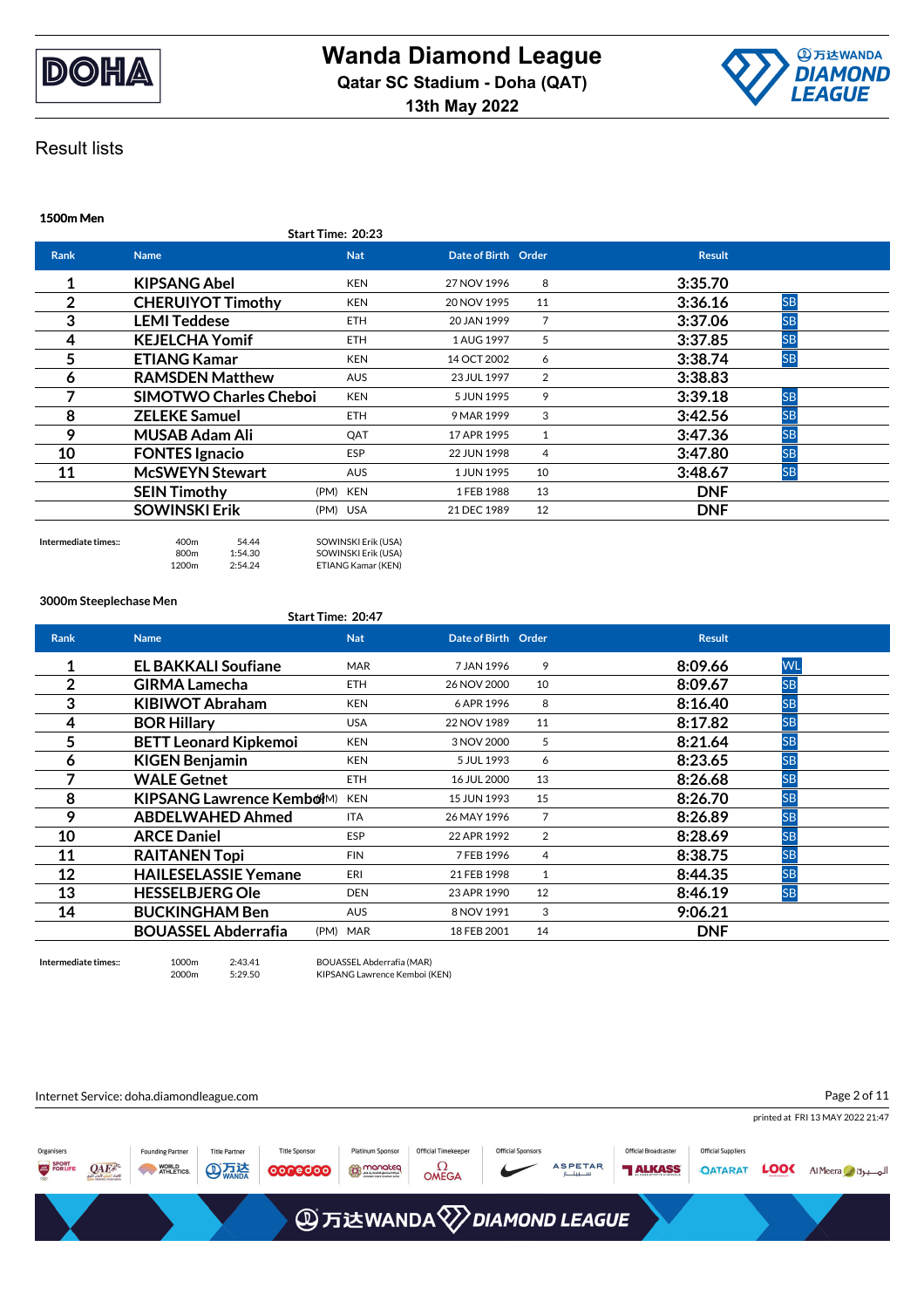



## **400m Hurdles Men Start Time: 19:35 Rank Name Nat Date of Birth Lane Reaction time Result 1 dos SANTOS Alison** BRA 3JUN 2000 7 0.172 **47.24** WL MR **2 BENJAMIN Rai** USA 27 JUL 1997 <sup>6</sup> 0.206 **47.49** SB **3 BARR Thomas IRL 24 JUL 1992 2 0.171 49.67** SB **4 McMASTER Kyron** IVB 3 JAN 1997 <sup>3</sup> 0.208 **49.93** SB **5 HYDE Jaheel** JAM 2 FEB 1997 <sup>8</sup> 0.167 **50.23** SB **6 COPELLO Yasmani** TUR 15 APR 1987 <sup>5</sup> 0.191 **50.30** SB **7 MADARI PALLIYALIL Jabir** IND 8 JUN 1996 1 0.156 50.42 **ALSALECK Abderrahman Almoubarrake S** QAT 5 SEP 1995 <sup>4</sup> **DNS**

#### **High Jump Men**

|                |                           |            | Start Time: 19:15 |            |                     |      |         |                           |          |           |  |
|----------------|---------------------------|------------|-------------------|------------|---------------------|------|---------|---------------------------|----------|-----------|--|
| <b>Rank</b>    | <b>Name</b>               |            | <b>Nat</b>        |            | Date of Birth Order |      |         | <b>Result</b>             |          |           |  |
| 1              | <b>WOO Sanghyeok</b>      |            | <b>KOR</b>        |            | 23 APR 1996         | 6    |         | 2.33                      |          | WL        |  |
| $\overline{2}$ | <b>BARSHIM Mutaz Essa</b> |            | QAT               |            | 24 JUN 1991         | 8    |         | 2.30                      |          | <b>SB</b> |  |
| 3              | <b>LOVETT Django</b>      |            | <b>CAN</b>        |            | 6 JUL 1992          | 2    |         | 2.27                      |          | <b>SB</b> |  |
| 4              | <b>KERR Hamish</b>        |            | NZL               |            | 17 AUG 1996         | 5    |         | 2.24                      |          |           |  |
| 5              | <b>HARRISON JuVaughn</b>  |            | <b>USA</b>        |            | 30 APR 1999         | 4    |         | 2.20                      |          | <b>SB</b> |  |
| 5              | <b>McEWEN Shelby</b>      |            | <b>USA</b>        |            | 6 APR 1996          | 1    |         | 2.20                      |          | <b>SB</b> |  |
|                | <b>TAMBERI Gianmarco</b>  |            | <b>ITA</b>        |            | 1 JUN 1992          | 7    |         | 2.20                      |          | <b>SB</b> |  |
|                | <b>STARC Brandon</b>      |            | <b>AUS</b>        |            | 24 NOV 1993         | 3    |         | <b>NM</b>                 |          |           |  |
|                |                           | 2.16       | 2.20              | 2.24       | 2.27                | 2.30 | 2.33    | 2.35                      | 2.37     |           |  |
|                | WOO S                     |            | $\circ$           | XXO        | XO                  | o    | $\circ$ | $XX-$                     | $\times$ |           |  |
|                | <b>BARSHIM ME</b>         | $\circ$    | o                 | XO         | $\Omega$            | o    | $X-$    | XX                        |          |           |  |
|                | LOVETT D                  | $\circ$    | XO                | $\circ$    | XXO                 | $X-$ | $X-$    | $\boldsymbol{\mathsf{x}}$ |          |           |  |
|                | <b>KERRH</b>              | XXO        | XO                | XXO        | XX-                 |      |         |                           |          |           |  |
|                | <b>HARRISON J</b>         | $\circ$    | $\circ$           | XX-        |                     |      |         |                           |          |           |  |
|                | McEWEN <sub>S</sub>       | $\circ$    | o                 | <b>XXX</b> |                     |      |         |                           |          |           |  |
|                | <b>TAMBERIG</b>           | XO         | XXO               | <b>XXX</b> |                     |      |         |                           |          |           |  |
|                | <b>STARCB</b>             | <b>XXX</b> |                   |            |                     |      |         |                           |          |           |  |

#### **Javelin Throw Men**

|             |                         | Start Time: 19:47 |                               |               |                 |
|-------------|-------------------------|-------------------|-------------------------------|---------------|-----------------|
| <b>Rank</b> | <b>Name</b>             | <b>Nat</b>        | Date of Birth Order           | <b>Result</b> |                 |
|             | <b>PETERS Anderson</b>  | <b>GRN</b>        | 21 OCT 1997<br>-5             | 93.07         | <b>AR WL PB</b> |
|             | VADLEJCH Jakub          | <b>CZE</b>        | 10 OCT 1990                   | 90.88         | PB              |
|             | <b>WEBER Julian</b>     | <b>GER</b>        | 29 AUG 1994<br>4              | 86.09         | <b>SB</b>       |
|             | <b>RAMOS Leandro</b>    | <b>POR</b>        | 21 SEP 2000<br>8              | 84.78         | NR PB           |
|             | <b>MARDARE Andrian</b>  | <b>MDA</b>        | 20 JUN 1995<br>6              | 84.77         | <b>SB</b>       |
| 6           | <b>VESELÝ Vítezslav</b> | <b>CZE</b>        | 27 FEB 1983<br>$\overline{2}$ | 76.92         | <b>SB</b>       |
|             | <b>RÖHLER Thomas</b>    | <b>GER</b>        | 30 SEP 1991<br>3              | 72.51         | SB              |
| 8           | <b>AMB Kim</b>          | <b>SWE</b>        | 31 JUL 1990                   | 65.70         | <b>SB</b>       |

|                                 | Page 3 of 11<br>Internet Service: doha.diamondleague.com |                                                |                                      |                                 |                                |                                                 |                          |                       |                                               |                                             |             |                                  |
|---------------------------------|----------------------------------------------------------|------------------------------------------------|--------------------------------------|---------------------------------|--------------------------------|-------------------------------------------------|--------------------------|-----------------------|-----------------------------------------------|---------------------------------------------|-------------|----------------------------------|
|                                 |                                                          |                                                |                                      |                                 |                                |                                                 |                          |                       |                                               |                                             |             | printed at FRI 13 MAY 2022 21:47 |
| Organisers<br>SPORT<br>FOR LIFE | $QAE^k$                                                  | <b>Founding Partner</b><br>WORLD<br>ATHLETICS. | <b>Title Partner</b><br><b>AD 万法</b> | <b>Title Sponsor</b><br>0000000 | Platinum Sponsor<br>to monoteq | <b>Official Timekeeper</b><br>Ω<br><b>OMEGA</b> | <b>Official Sponsors</b> | <b>ASPETAR</b><br>山山山 | <b>Official Broadcaster</b><br><b>TALKASS</b> | <b>Official Suppliers</b><br><b>QATARAT</b> | <b>LOOC</b> | Al Meera d                       |
|                                 |                                                          |                                                |                                      |                                 |                                | <b>④万达WANDA</b> <sup>2</sup> DIAMOND LEAGUE     |                          |                       |                                               |                                             |             |                                  |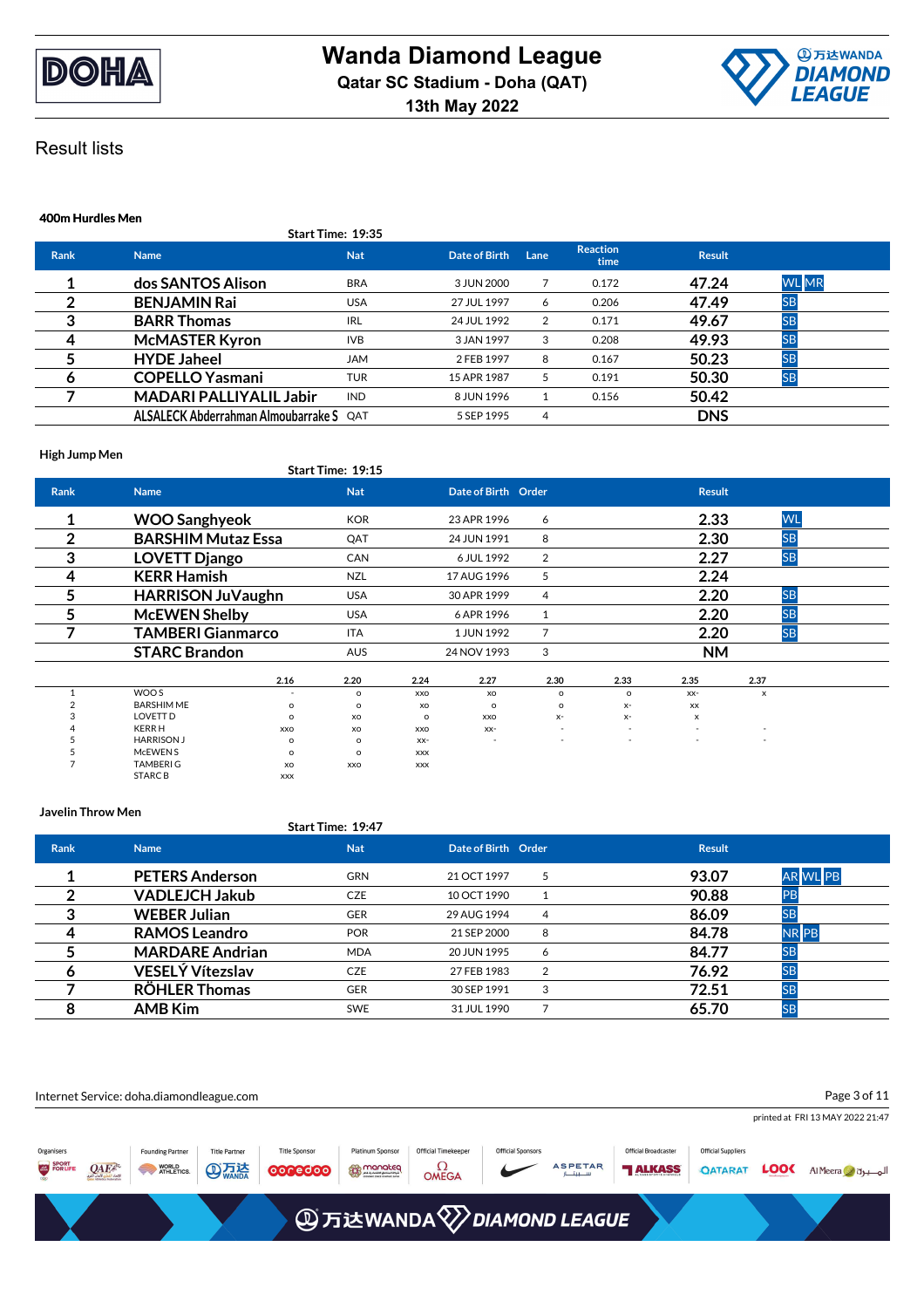



#### **(cont.) 1 2 3 4 5 6** 1 PETERS A 88.96 87.30 88.51 85.75 90.19 93.07 2 VADLEJCH J 84.63 <sup>x</sup> <sup>x</sup> 89.87 90.88 85.50 3 WEBER J 83.95 <sup>x</sup> 86.09 85.87 <sup>x</sup> 82.56 4 RAMOS L 79.41 <sup>x</sup> 80.71 84.78 77.09 5 MARDARE A 78.83 84.64 82.63 84.77 79.96 6 VESELÝ V 76.92 74.32 <sup>x</sup> <sup>x</sup> <sup>x</sup> 7 RÖHLERT x 72.51 69.56 x -8 AMB K 65.70 - - - -

## **100m Men**

| <b>National</b> | Start Time: 18:17            |            |               |      |                         |               | Wind: $+5.4$ m/s |
|-----------------|------------------------------|------------|---------------|------|-------------------------|---------------|------------------|
| <b>Rank</b>     | <b>Name</b>                  | <b>Nat</b> | Date of Birth | Lane | <b>Reaction</b><br>time | <b>Result</b> |                  |
|                 | AL KHAFAJI Hussein Ali       | IRQ        | 29 JUN 1997   | 8    | 0.135                   | 10.10         |                  |
|                 | YOUSSOUF Mahamat Goubaye CHA |            | 27 JUN 1998   | 4    | 0.144                   | 10.12         |                  |
| 3               | ÖZER Kayhan                  | TUR        | 11 JUN 1998   | 6    | 0.185                   | 10.21         |                  |
| 4               | <b>HADID Noureddine</b>      | LBN        | 28 JAN 1993   | 3    | 0.159                   | 10.29         |                  |
|                 | <b>HAMAD Yousef</b>          | QAT        |               |      | 0.142                   | 10.32         |                  |
| 6               | <b>ALABSI Saeed Othman</b>   | QAT        | 2 APR 2002    |      | 0.156                   | 10.34         |                  |
|                 | <b>ADOUM Khalid Wadi</b>     | QAT        |               | 2    | 0.152                   | 10.66         |                  |
|                 | <b>OGUNODE Tosin</b>         | QAT        | 2 MAR 1994    | 5    | F <sup>1</sup>          | DQ            | TR 16.8          |

## **400m Men**

| National | Start Time: 18:40                     |            |               |                |                         |               |           |  |
|----------|---------------------------------------|------------|---------------|----------------|-------------------------|---------------|-----------|--|
| Rank     | <b>Name</b>                           | <b>Nat</b> | Date of Birth | Lane           | <b>Reaction</b><br>time | <b>Result</b> |           |  |
|          | <b>YAHIA IBRAHIM Ammar Ismail QAT</b> |            | 18 SEP 1996   | $\overline{4}$ | 0.148                   | 46.89         | <b>SB</b> |  |
|          | <b>BALTI Rami</b>                     | <b>TUN</b> | 8 JAN 2001    | 6              | 0.192                   | 47.74         | <b>SB</b> |  |
| 3        | <b>AL-YASIRI Hayder</b>               | QAT        | 23 MAR 2003   |                | 0.277                   | 48.02         | <b>SB</b> |  |
| 4        | <b>MASRAHI Youssef Ahmed</b>          | <b>KSA</b> | 31 DEC 1987   | 5              | 0.165                   | 48.21         | <b>SB</b> |  |
|          | <b>IBRAHIM ISSAKA Hussein</b>         | QAT        | 22 NOV 2003   | 3              | 0.228                   | 48.37         |           |  |
| O        | <b>BUKUR AAM</b>                      | <b>NGR</b> | 21 SEP 1999   | 8              | 0.144                   | 49.40         | <b>SB</b> |  |
|          | MAHADJIR Abdelmadjid Mahamat QAT      |            | 21 NOV 2003   |                | 0.156                   | 49.48         | <b>SB</b> |  |
| 8        | AAL-ABDUSALAM Ahmed Khalifa Ali OMA   |            | 8 JUN 2003    | 2              | 0.155                   | 50.55         | <b>SB</b> |  |

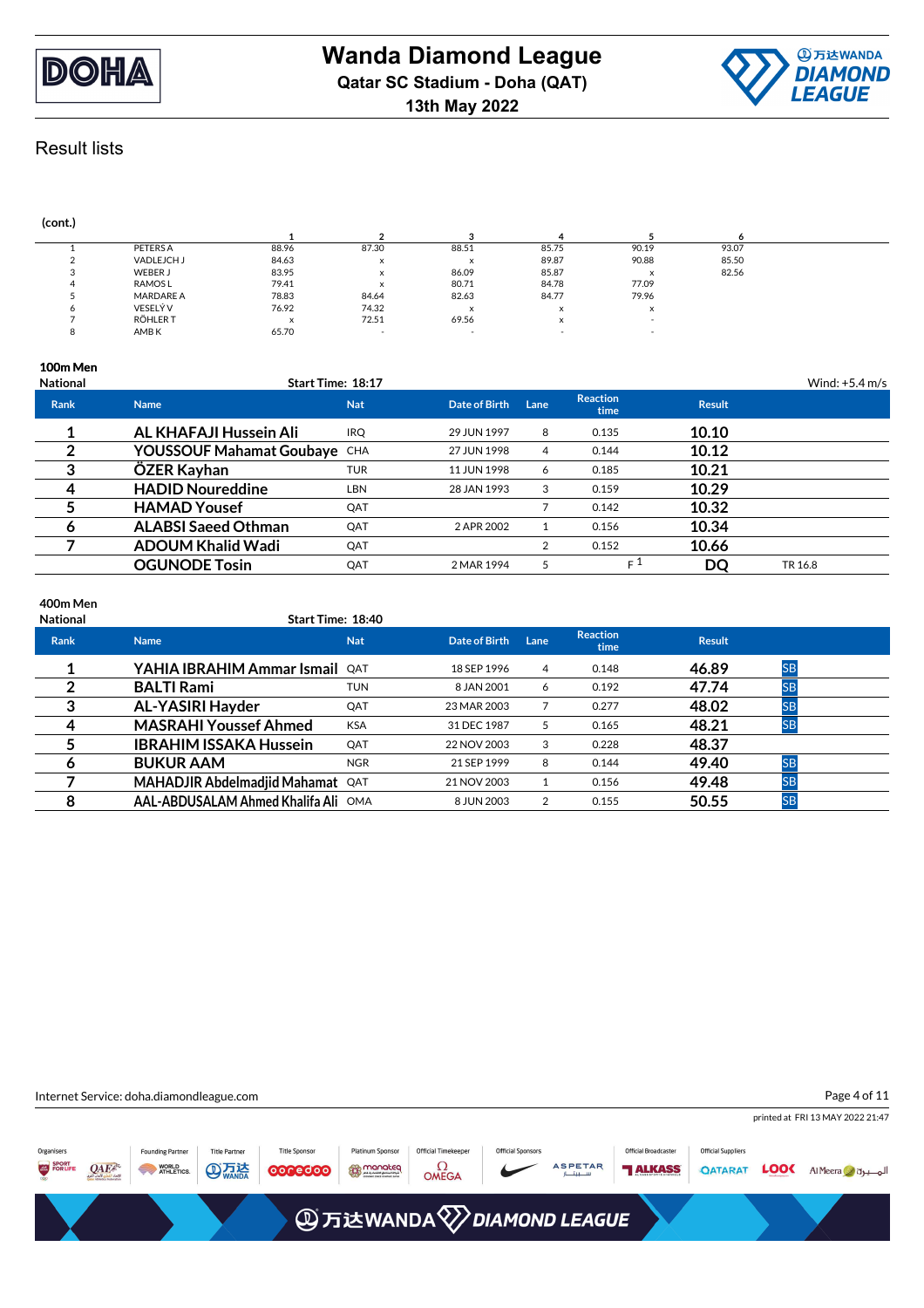



| 800m Men<br><b>B</b> Race | Start Time: 18:00               |            |               |         |               |           |
|---------------------------|---------------------------------|------------|---------------|---------|---------------|-----------|
| <b>Rank</b>               | <b>Name</b>                     | <b>Nat</b> | Date of Birth | Lane    | <b>Result</b> |           |
| 1                         | <b>TABAKKOUYAT Mohamed</b>      | <b>MAR</b> | 11 SEP 2002   | 3       | 1:51.78       | <b>SB</b> |
| 2                         | <b>ALSWEED Bader</b>            | <b>KUW</b> | 18 MAY 2003   | 6       | 1:51.81       | <b>SB</b> |
| 3                         | <b>EL OUALI Ilyass</b>          | <b>MAR</b> | 23 SEP 2000   | $8-2$   | 1:52.29       | PB        |
| 4                         | <b>MUBARAK Rabi Mohamoud</b>    | QAT        | 22 MAR 2000   | 4       | 1:52.45       | <b>SB</b> |
| 5                         | AL-YAARI Abdullah               | YEM        | 5 JUL 2003    | 5.      | 1:52.59       |           |
| 6                         | <b>HAMMAD Saleh</b>             | QAT        |               |         | 1:54.72       | <b>SB</b> |
|                           | <b>EL AHLAAMI Zakaria</b>       | <b>MAR</b> |               | $7 - 2$ | 1:55.07       | <b>SB</b> |
| 8                         | <b>DANI Othmane</b>             | QAT        | 6 JUN 2004    | $2 - 2$ | 1:56.56       | <b>SB</b> |
| 9                         | KHALIF Abdulaziz A.M.           | <b>KUW</b> | 24 FEB 2005   | $7-1$   | 1:57.92       | <b>SB</b> |
|                           | MUAWIA Abdulrahman Balla Shagag | <b>SUD</b> | 1 JAN 1995    | $8 - 1$ | <b>DNF</b>    |           |
|                           | <b>SAIFELDIN Muhand Khamis</b>  | QAT        | 13 JAN 1999   | $2 - 1$ | <b>DNS</b>    |           |

**Intermediate times::** 400m 53.65 MUAWIA Abdulrahman Balla Shagag (SUD)

#### **5000m Men**

| <b>National</b> |                        | Start Time: 21:15 |                     |   |            |           |  |
|-----------------|------------------------|-------------------|---------------------|---|------------|-----------|--|
| <b>Rank</b>     | <b>Name</b>            | <b>Nat</b>        | Date of Birth Order |   | Result     |           |  |
|                 | <b>KIBET Rogers</b>    | <b>UGA</b>        | 26 MAR 2003         | 3 | 13:36.49   | <b>SB</b> |  |
|                 | <b>ISMAIL Muhyadin</b> | SOM               | 2 FEB 2001          | 2 | 13:47.65   | <b>SB</b> |  |
|                 | <b>OMAR Said</b>       | SOM               |                     |   | 13:49.28   | <b>SB</b> |  |
| Δ               | <b>ELALAMI Mohamed</b> | <b>MAR</b>        |                     |   | 16:06.20   | <b>SB</b> |  |
|                 | <b>MUSAGALA Ronald</b> | <b>UGA</b>        | 16 DEC 1992         | 4 | <b>DNF</b> |           |  |
|                 | <b>ZEROUAL Oussama</b> | <b>MAR</b>        |                     |   | <b>DNS</b> |           |  |
|                 |                        |                   |                     |   |            |           |  |

| Intermediate times:: | 1000 <sub>m</sub> | 2:43.99  | MUSAGALA Ronald (UGA) |
|----------------------|-------------------|----------|-----------------------|
|                      | 2000 <sub>m</sub> | 5:31.44  | MUSAGALA Ronald (UGA) |
|                      | 3000m             | 8:10.51  | KIBET Rogers (UGA)    |
|                      | 4000m             | 10:52.67 | KIBET Rogers (UGA)    |

#### **400m Hurdles Men**

| <b>B</b> Race  |                                      | <b>Start Time: 18:50</b> |               |      |                         |               |  |
|----------------|--------------------------------------|--------------------------|---------------|------|-------------------------|---------------|--|
| <b>Rank</b>    | <b>Name</b>                          | <b>Nat</b>               | Date of Birth | Lane | <b>Reaction</b><br>time | <b>Result</b> |  |
|                | <b>OSMAN Ashraf Hussen</b>           | QAT                      | 2 DEC 2001    | 5    | 0.167                   | 50.96         |  |
|                | <b>ABAKAR Ismail Doudai</b>          | QAT                      | 1 JAN 2004    | 4    | 0.207                   | 51.73         |  |
| 3              | <b>NEZIR</b> Ismail                  | TUR                      | 22 JAN 2003   |      | 0.204                   | 51.76         |  |
| $\overline{4}$ | <b>TOUATI Mohamed</b>                | <b>TUN</b>               | 9 SEP 1998    | 6    | 0.126                   | 52.00         |  |
|                | <b>MOHAMMED Rabani</b>               | <b>GHA</b>               | 7 AUG 2000    | 3    | 0.162                   | 57.06         |  |
| 6              | MAHAMOUD Mahamat Moussa Abdallah CHA |                          | 6 JAN 2005    | 2    | 0.234                   | 57.33         |  |

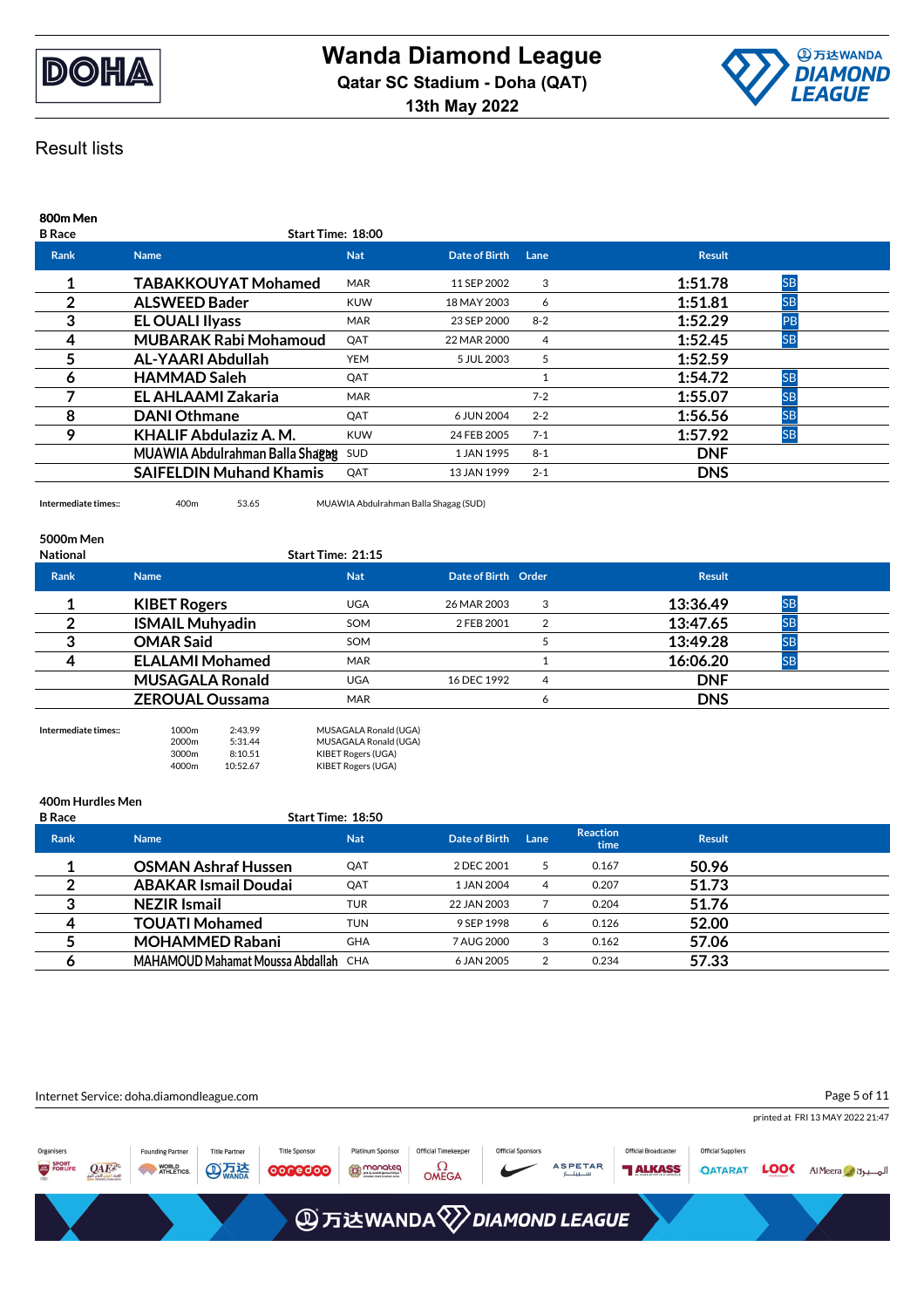



| 100m Boys<br><b>DAC</b> |                           | Start Time: 17:28 |               |      |                         |               | Wind: $+6.6$ m/s |
|-------------------------|---------------------------|-------------------|---------------|------|-------------------------|---------------|------------------|
| <b>Rank</b>             | <b>Name</b>               | <b>Nat</b>        | Date of Birth | Lane | <b>Reaction</b><br>time | <b>Result</b> |                  |
|                         | <b>EL-TURK Sami Jay</b>   | QAT               | 27 DEC 2003   | 8    | 0.192                   | 11.34         |                  |
|                         | de GUZMAN Calix           | QAT               | 15 DEC 2006   | 4    | 0.225                   | 12.05         |                  |
| 3                       | <b>LATIF Talha</b>        | QAT               | 31 AUG 2006   |      | 0.281                   | 12.50         |                  |
| 4                       | <b>MACLENAN Connor</b>    | QAT               | 6 SEP 2006    | 5    | 0.150                   | 12.67         |                  |
|                         | <b>NARAYANA Nicholas</b>  | QAT               | 5 AUG 2008    | 2    | 0.181                   | 13.21         |                  |
| o                       | <b>BANKS Caleb</b>        | QAT               | 22 DEC 2008   | 3    | 0.148                   | 13.34 (.336)  |                  |
|                         | <b>BANTEKAS Stephanos</b> | QAT               | 8 SEP 2010    | 6    | 0.154                   | 13.34 (.339)  |                  |
| 8                       | <b>McLOUGHNEY Ewan</b>    | QAT               | 22 JAN 2010   |      |                         | 15.46         |                  |

#### **4x100m Relay Boys**

#### **Start Time: 17:44**

| Rank Nat |         | <b>Nation</b>               | Lane | <b>Reaction</b><br>time | <b>Result</b> |  |
|----------|---------|-----------------------------|------|-------------------------|---------------|--|
|          | $1$ QAT | <b>Aspire Academy - Asp</b> | 4    | 0.183                   | 45.51         |  |
|          | 2 QAT   | Doha College - Dhc          | 3    | 0.150                   | 46.39         |  |
|          | 3 QAT   | <b>American - Asd</b>       | 2    | 0.198                   | 48.78         |  |
|          | 4 QAT   | Birla - Birl                |      | 0.154                   | 49.37         |  |
|          | 5 QAT   | Mes Indian - Mes            |      | 0.145                   | 49.71         |  |
|          | 6 QAT   | Doha Club - Dac             | 6    | 0.165                   | 50.73         |  |
|          | 7 QAT   | <b>Mesaied - Msd A</b>      |      | 0.167                   | 51.31         |  |
|          | 8 QAT   | Tunisian - Tns              | 8    | 0.150                   | 53.85         |  |

#### **200m Women**

|             |                            | Start Time: 20:36 |               |      |                         |               | Wind: $+1.3$ m/s |
|-------------|----------------------------|-------------------|---------------|------|-------------------------|---------------|------------------|
| <b>Rank</b> | <b>Name</b>                | <b>Nat</b>        | Date of Birth | Lane | <b>Reaction</b><br>time | <b>Result</b> |                  |
|             | <b>THOMAS Gabrielle</b>    | <b>USA</b>        | 7 DEC 1996    | 5    | 0.172                   | 21.98         | $=MR$ SB         |
|             | <b>JACKSON Shericka</b>    | <b>JAM</b>        | 16 JUL 1994   | 6    | 0.165                   | 22.07         | <b>SB</b>        |
| 3           | <b>ASHER-SMITH Dina</b>    | <b>GBR</b>        | 4 DEC 1995    | 4    | 0.160                   | 22.37         | <b>SB</b>        |
| 4           | <b>CLARK Tamara</b>        | <b>USA</b>        | 9 JAN 1999    |      | 0.168                   | 22.72         |                  |
|             | <b>STRACHAN Anthonique</b> | <b>BAH</b>        | 22 AUG 1993   | 3    | 0.123                   | 22.78         |                  |
| 6           | <b>DOBBIN Beth</b>         | <b>GBR</b>        | 7 JUN 1994    | 2    | 0.164                   | 23.06         | <b>SB</b>        |
|             | <b>BRYANT Dezerea</b>      | <b>USA</b>        | 27 APR 1993   | 8    | 0.163                   | 23.12         |                  |
| 8           | <b>RAY Shannon</b>         | <b>USA</b>        | 31 DEC 1995   |      | 0.158                   | 23.15         |                  |

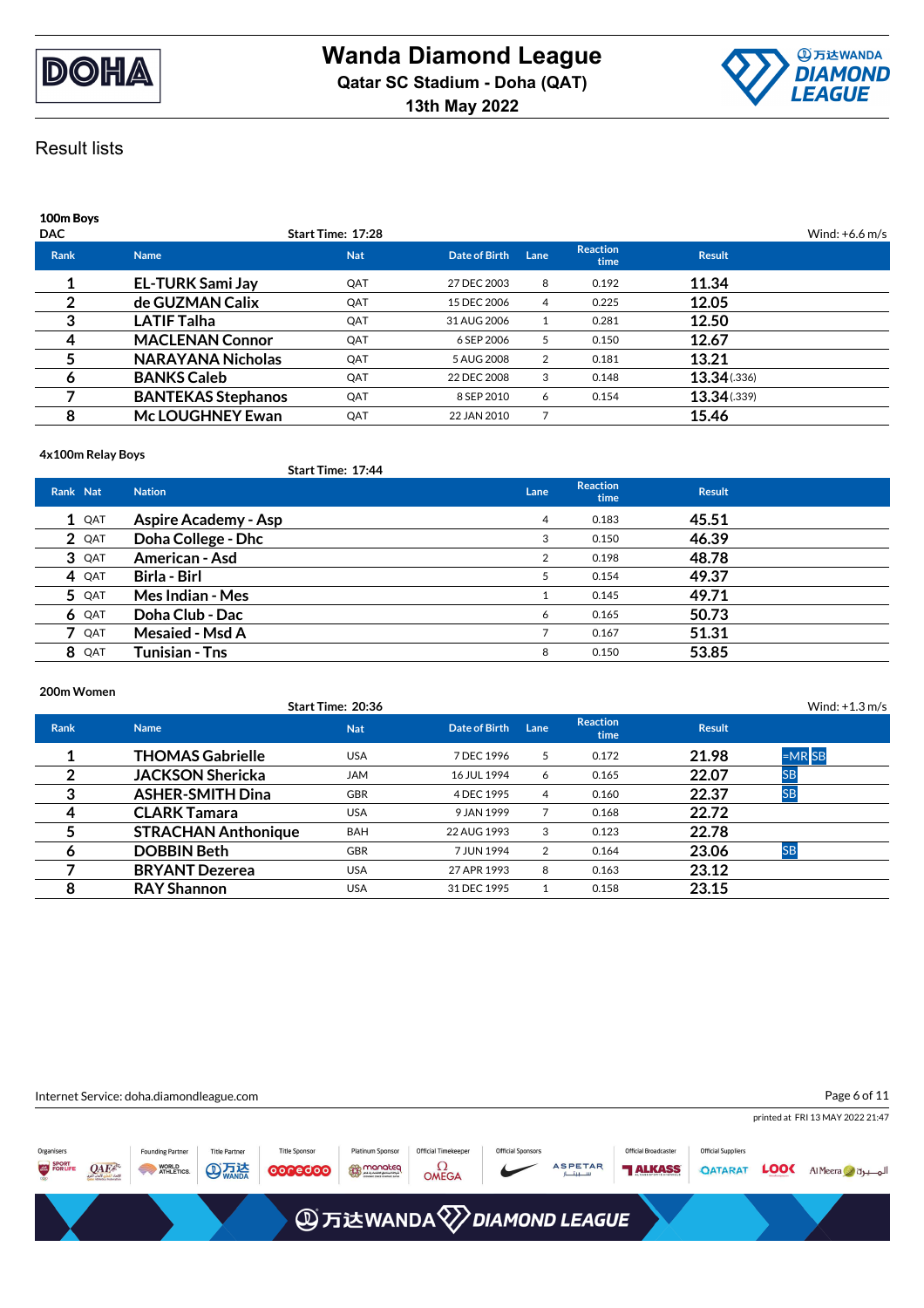



## **400m Women Start Time: 19:04 Rank Name Nat Date of Birth Lane Reaction time Result 1 PAULINO Marileidy** DOM 25 OCT 1996 <sup>4</sup> 0.209 **51.20** SB **2 McPHERSON Stephenie Ann** JAM 25 NOV 1988 <sup>6</sup> 0.128 **51.69** SB **3 MILLER-UIBO Shaunae** BAH 15 APR 1994 <sup>5</sup> 0.143 **51.84 4 WILLIAMS Sada** BAR 1 DEC 1997 <sup>7</sup> 0.186 **52.09 5 McLEOD Candice** JAM 15 NOV 1996 <sup>3</sup> 0.183 **52.37 6 KACZMAREK Natalia** POL 17 JAN 1998 <sup>1</sup> 0.148 **52.54** SB **7 ELLIS Kendall** USA 8 MAR 1996 <sup>2</sup> 0.223 **52.58 8 IRBY Lynna** USA 6 DEC 1998 <sup>8</sup> 0.222 **52.86** SB

#### **3000m Women**

|             | Start Time: 19:17                  |            |                     |         |               |           |
|-------------|------------------------------------|------------|---------------------|---------|---------------|-----------|
| <b>Rank</b> | <b>Name</b>                        | <b>Nat</b> | Date of Birth Order |         | <b>Result</b> |           |
| 1           | <b>NIYONSABA Francine</b>          | <b>BDI</b> | 5 MAY 1993          | $1 - 8$ | 8:37.70       | WL        |
| 2           | <b>KIPYEGON Faith</b>              | <b>KEN</b> | 10 JAN 1994         | $2 - 1$ | 8:38.05       | <b>SB</b> |
| 3           | <b>HULL Jessica</b>                | <b>AUS</b> | 22 OCT 1996         | $1 - 4$ | 8:40.97       | <b>SB</b> |
| 4           | <b>CAN Yasemin</b>                 | <b>TUR</b> | 11 DEC 1996         | $1 - 3$ | 8:41.38       | <b>SB</b> |
| 5           | <b>GEBRZIHAIR Girmawit</b>         | <b>ETH</b> | 21 NOV 2001         | $1 - 9$ | 8:41.88       | PB        |
| 6           | <b>JEBITOK Edinah</b>              | <b>KEN</b> | 10 NOV 2001         | $1 - 7$ | 8:42.34       | <b>SB</b> |
| 7           | <b>BELAYNEH Fantaye</b>            | <b>ETH</b> | 15 SEP 2000         | $2 - 5$ | 8:43.82       | <b>SB</b> |
| 8           | <b>WORKU Fantu</b>                 | <b>ETH</b> | 29 MAR 1999         | $2 - 6$ | 8:44.10       | <b>SB</b> |
| 9           | <b>ABEBE Mekides</b>               | <b>ETH</b> | 29 JAN 2001         | $1 - 1$ | 8:45.38       | <b>SB</b> |
| 10          | WUDU Melknat                       | <b>ETH</b> | 3 JAN 2005          | $2 - 3$ | 8:45.76       | PB        |
| 11          | <b>BATTOCLETTI Nadia</b>           | <b>ITA</b> | 12 APR 2000         | $2 - 4$ | 8:50.66       | PB        |
| 12          | <b>CHEPKOECH Beatrice</b>          | <b>KEN</b> | 6 JUL 1991          | $2 - 2$ | 8:50.74       | <b>SB</b> |
| 13          | <b>NANYONDO Winnie</b>             | <b>UGA</b> | 23 AUG 1993         | $2 - 7$ | 8:52.30       | PB        |
| 14          | <b>KIPKIRUI Caroline Chepkoech</b> | <b>KAZ</b> | 26 MAY 1994         | $1 - 2$ | 8:54.69       | <b>SB</b> |
| 15          | <b>WELDE Bertukan</b>              | <b>ETH</b> | 10 MAY 2004         | $1 - 5$ | 8:59.10       | PB        |
| 16          | <b>CHEBET Beatrice</b>             | <b>KEN</b> | 5 MAR 2000          | $1 - 6$ | 9:00.62       | SB        |

**Intermediate times::** 1000m 2:56.21 NIYONSABA Francine (BDI)<br>2000m 5:53.32 NIYONSABA Francine (BDI) NIYONSABA Francine (BDI)

Internet Service: doha.diamondleague.com Page 7 of 11printed at FRI 13 MAY 2022 21:47 Official Timeke **Official Suppliers Founding Partner** Title Partner **Title Spon Platinum Spon** Official Bro Organi: SPORT<br>FOR LIFE **ED** monoteq ASPETAR QAE<sup>2</sup> WORLD<br>ATHLETICS.  $\Omega$ OMEGA **TI ALKASS** OATARAT LOOK AlMeera **AT法** 0000000 **AD 万达WANDA 2 DIAMOND LEAGUE**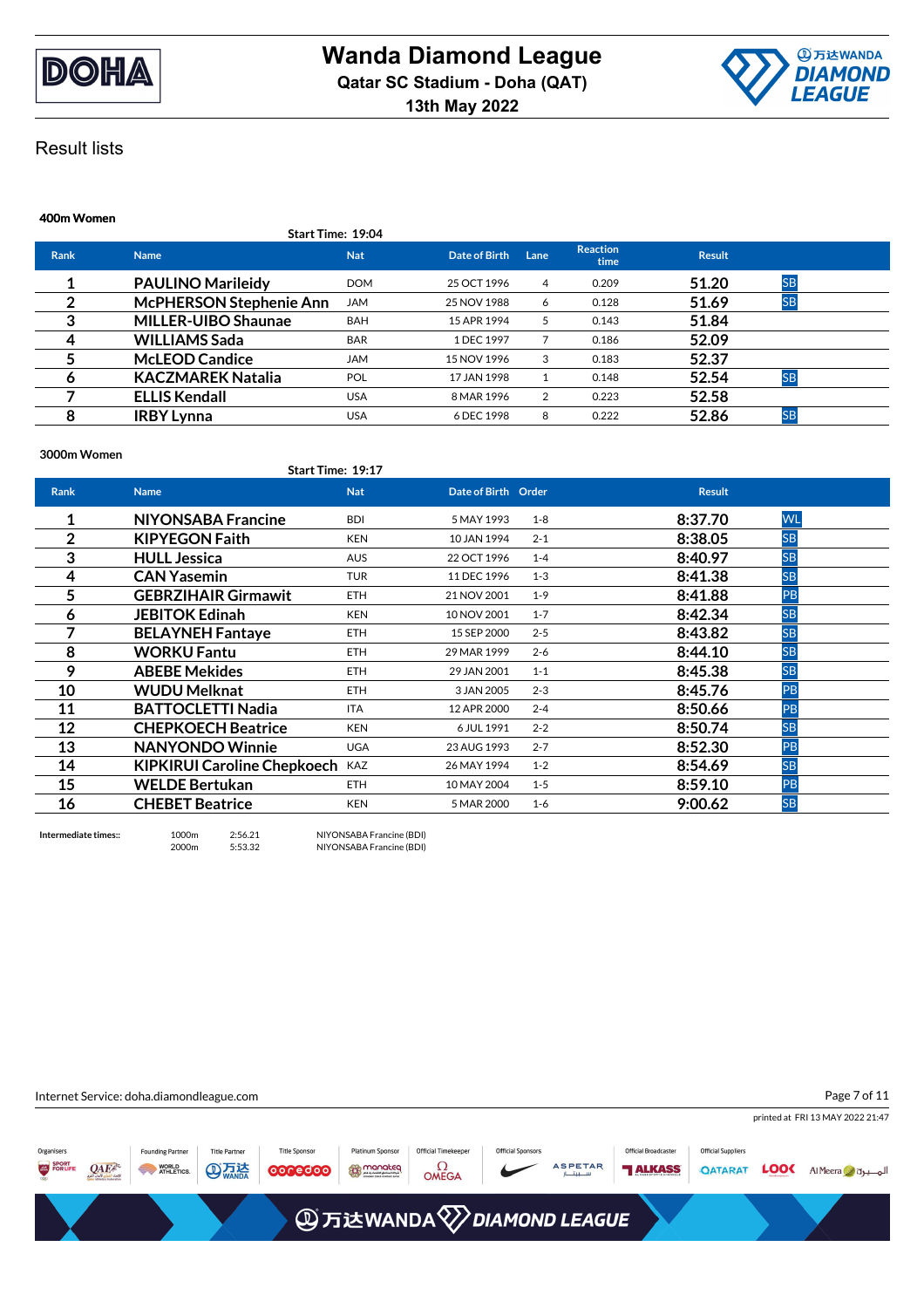



| <b>100m Hurdles Women</b> |                            |                   |               |      |                         |               |                  |  |  |  |
|---------------------------|----------------------------|-------------------|---------------|------|-------------------------|---------------|------------------|--|--|--|
|                           |                            | Start Time: 20:02 |               |      |                         |               | Wind: $+3.8$ m/s |  |  |  |
| <b>Rank</b>               | <b>Name</b>                | <b>Nat</b>        | Date of Birth | Lane | <b>Reaction</b><br>time | <b>Result</b> |                  |  |  |  |
|                           | <b>HARRISON Kendra</b>     | <b>USA</b>        | 18 SEP 1992   | 4    | 0.159                   | 12.43         |                  |  |  |  |
| 2                         | <b>AMUSAN Tobi</b>         | <b>NGR</b>        | 23 APR 1997   | 6    | 0.171                   | 12.44(440)    |                  |  |  |  |
| $\overline{2}$            | <b>ANDERSON Britany</b>    | <b>JAM</b>        | 3 JAN 2001    | 2    | 0.154                   | 12.44(440)    |                  |  |  |  |
| 4                         | <b>CHARLTON Devynne</b>    | <b>BAH</b>        | 26 NOV 1995   |      | 0.154                   | 12.61         |                  |  |  |  |
| 5                         | <b>SAMBA-MAYELA Cyréna</b> | <b>FRA</b>        | 31 OCT 2000   | 5    | 0.169                   | 12.72         |                  |  |  |  |
| 6                         | <b>CUNNINGHAM Gabriele</b> | <b>USA</b>        | 22 FEB 1998   | 8    | 0.157                   | 12.75         |                  |  |  |  |
|                           | <b>CHADWICK Payton</b>     | <b>USA</b>        | 29 NOV 1995   |      | 0.156                   | 12.86         |                  |  |  |  |
| 8                         | <b>TAPPER Megan</b>        | <b>JAM</b>        | 18 MAR 1994   | 3    | 0.153                   | 12.92         |                  |  |  |  |

#### **Triple Jump Women**

**Start Time: 18:23**

| Rank           | <b>Name</b>                  |       |          | <b>Nat</b>                |          |                           |             | Date of Birth Order |          |       |          | <b>Result</b> |          |  |
|----------------|------------------------------|-------|----------|---------------------------|----------|---------------------------|-------------|---------------------|----------|-------|----------|---------------|----------|--|
| 1              | <b>RICKETTS Shanieka</b>     |       |          | <b>JAM</b>                |          |                           | 2 FEB 1992  | 2                   |          |       |          | 14.82         |          |  |
| $\overline{2}$ | <b>BEKH-ROMANCHUK Maryna</b> |       |          | <b>UKR</b>                |          |                           | 18 JUL 1995 | 4                   |          |       |          | 14.73         |          |  |
| 3              | <b>LAFOND Thea</b>           |       |          | <b>DMA</b>                |          |                           | 5 APR 1994  | 5                   | 14.46    |       |          |               |          |  |
| 4              | <b>JOSE TIMA Ana Lucia</b>   |       |          | <b>DOM</b><br>10 OCT 1989 |          |                           | 8           | 14.44               |          |       |          |               |          |  |
| 5              | <b>FILIPIC Neja</b>          |       |          | <b>SLO</b>                |          | 22 APR 1995               |             | 7                   |          |       |          | 14.43         |          |  |
| 6              | <b>MAMONA Patrícia</b>       |       |          | <b>POR</b>                |          | 21 NOV 1988               |             | 1                   |          |       |          | 14.40         |          |  |
| 7              | <b>WILLIAMS Kimberly</b>     |       |          | <b>JAM</b><br>3 NOV 1988  |          |                           | 3           | 14.28               |          |       |          |               |          |  |
| 8              | <b>METZGER Naomi</b>         |       |          | GBR                       |          | 18 APR 1998               |             | 6                   |          |       |          | 14.24         |          |  |
| 9              | <b>BOROVIC Paola</b>         |       |          | <b>CRO</b><br>26 JUN 1995 |          | 9                         |             |                     |          | 13.64 |          |               |          |  |
|                |                              |       |          | 2                         |          | 3                         |             | 4                   |          | 5     |          | 6             |          |  |
|                | <b>RICKETTS S</b>            | 14.09 | $(+4.5)$ | x                         | $(+2.8)$ | 14.82                     | $(+6.5)$    | 14.41               | $(+5.8)$ | 14.46 | $(+2.2)$ | 14.45         | $(+5.3)$ |  |
|                | <b>BEKH-ROMANCHUK M</b>      | 13.54 | $(+3.5)$ | 14.27                     | $(+4.2)$ | 12.23                     | $(+5.4)$    | 14.03               | $(+4.9)$ | 14.73 | $(+6.3)$ | 14.25         | $(+3.5)$ |  |
|                | <b>LAFOND T</b>              | 14.27 | $(+3.8)$ | x                         | $(+5.8)$ | 14.06                     | $(+4.1)$    | 14.46               | $(+3.8)$ | 14.25 | $(+4.6)$ | 14.18         | $(+4.0)$ |  |
|                | JOSE TIMA AL                 | 13.84 | $(+4.8)$ | 14.20                     | $(+4.7)$ | 13.72                     | $(+2.8)$    | 14.44               | $(+5.9)$ | x     | $(+3.7)$ |               |          |  |
|                | <b>FILIPIC N</b>             | 14.12 | $(+2.9)$ | x                         | $(+4.9)$ | $\boldsymbol{\mathsf{x}}$ | $(+3.4)$    | 14.43               | $(+3.6)$ | 13.85 | $(+2.5)$ |               |          |  |
|                | <b>MAMONAP</b>               | 14.07 | $(+5.6)$ | X                         | $(+6.0)$ | 14.40                     | $(+3.6)$    | 14.16               | $(+2.3)$ | 14.40 | $(+4.0)$ |               |          |  |
|                | <b>WILLIAMSK</b>             | 13.60 | $(+7.3)$ | 14.19                     | $(+4.0)$ | 14.28                     | $(+4.9)$    | x                   | $(+5.3)$ | 14.10 | $(+4.7)$ |               |          |  |
|                | <b>METZGER N</b>             | 14.14 | $(+3.9)$ | x                         | $(+4.2)$ | 14.24                     | $(+4.7)$    | 14.00               | $(+5.7)$ | 13.97 | $(+2.8)$ |               |          |  |
| 9              | <b>BOROVIC P</b>             | 13.58 | $(+3.2)$ | 13.64                     | $(+4.0)$ | 13.44                     | $(+4.8)$    |                     |          |       |          |               |          |  |

#### **Shot Put Women**

|             |                            | <b>Start Time: 18:25</b> |                     |                |                    |
|-------------|----------------------------|--------------------------|---------------------|----------------|--------------------|
| <b>Rank</b> | <b>Name</b>                | <b>Nat</b>               | Date of Birth Order |                | <b>Result</b>      |
|             | <b>EALEY Chase</b>         | <b>USA</b>               | 20 JUL 1994         | 3              | <b>SB</b><br>19.51 |
|             | <b>EWEN Maggie</b>         | <b>USA</b>               | 23 SEP 1994         | 5              | 19.32<br><b>SB</b> |
| 3           | <b>RAMSEY Jessica</b>      | <b>USA</b>               | 26 JUL 1991         |                | 18.99              |
| 4           | <b>ROOS Fanny</b>          | <b>SWE</b>               | 2 JAN 1995          | $\overline{4}$ | 18.85              |
|             | <b>THOMAS-DODD Danniel</b> | <b>JAM</b>               | 11 NOV 1992         | 6              | 18.72              |
| O           | <b>SAUNDERS Raven</b>      | <b>USA</b>               | 15 MAY 1996         |                | <b>SB</b><br>18.71 |
|             | <b>GAMBETTA Sara</b>       | <b>GER</b>               | 18 FEB 1993         | 8              | <b>SB</b><br>18.40 |
| 8           | <b>SCHILDER Jessica</b>    | <b>NED</b>               | 19 MAR 1999         | 2              | 18.28              |

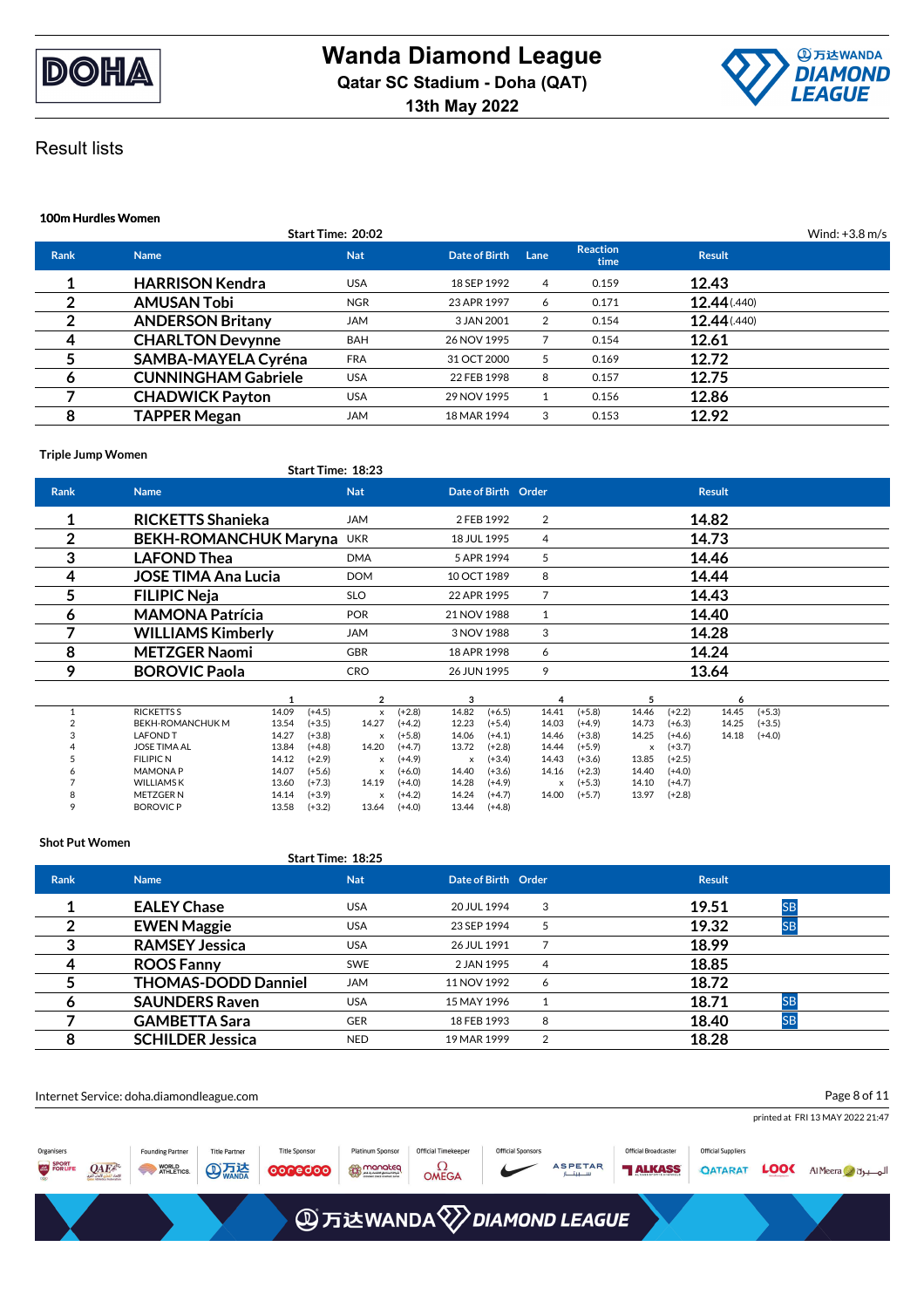



#### **(cont.) 1 2 3 4 5 6** 1 EALEY C 18.84 19.06 19.51 18.97 19.07 19.10 2 EWEN M <sup>x</sup> 19.32 18.72 18.64 19.20 18.30 3 RAMSEY J 18.83 18.65 x 18.99 18.97 18.91 4 ROOS F 18.51 x x 18.67 18.85 5 THOMAS-DODD D 18.72 18.71 <sup>x</sup> <sup>x</sup> <sup>x</sup> 6 SAUNDERS R <sup>x</sup> <sup>x</sup> <sup>x</sup> <sup>x</sup> 18.71 7 GAMBETTA S 17.91 18.40 18.09 17.78 18.26 8 SCHILDER J 18.19 <sup>x</sup> <sup>x</sup> 18.28 <sup>x</sup>

## **100m Girls**

| <b>Combined result</b> |                             | Start Time: 17:12 |               |                |               |
|------------------------|-----------------------------|-------------------|---------------|----------------|---------------|
| <b>Rank</b>            | <b>Name</b>                 | <b>Nat</b>        | Date of Birth | Lane           | <b>Result</b> |
|                        | <b>MORRIS Marley</b>        | QAT               | 4 AUG 2008    |                | 12.35         |
| 2                      | <b>SPICER GREGORY Emily</b> | QAT               | 29 DEC 2006   | 2              | 12.88         |
| 3                      | <b>MORRIS Ripley</b>        | QAT               | 12 FEB 2006   | 5              | 13.13         |
| 4                      | <b>FLIKKEMA Skyrah</b>      | QAT               | 5 JUN 2009    | 3              | 13.22         |
| 5                      | <b>HUDACELOVA Alexandre</b> | QAT               | 15 MAY 2010   | 6              | 13.66         |
| 6                      | <b>MARTIN Daliana Maria</b> | QAT               | 4 APR 2009    | 7              | 13.69         |
|                        | <b>FERAS Fatma</b>          | QAT               | 13 FEB 2008   | $\overline{4}$ | 13.82         |
| 8                      | <b>TAMAM Noura</b>          | QAT               | 2006          | 4              | 13.95         |
| 9                      | <b>KASHAL Kash</b>          | QAT               | 2008          | 5              | 14.79         |
| 10                     | <b>PLAZA NUNEZ Isobel</b>   | QAT               | 15 JAN 2008   | 3              | 15.18         |
| 11                     | <b>AL-SHIKH Matab</b>       | QAT               | 2004          | 6              | 15.34         |
| 12                     | <b>HKIRI Rahma</b>          | QAT               | 2008          | 2              | 15.39         |

## **100m Girls**

| <b>Heat A</b> |                             | Start Time: 17:12 |               |      |                         |               | Wind: $+3.0$ m/s |
|---------------|-----------------------------|-------------------|---------------|------|-------------------------|---------------|------------------|
| <b>Rank</b>   | <b>Name</b>                 | <b>Nat</b>        | Date of Birth | Lane | <b>Reaction</b><br>time | <b>Result</b> |                  |
|               | <b>HUDACELOVA Alexandre</b> | QAT               | 15 MAY 2010   | 6    | 0.152                   | 13.66         |                  |
| າ             | <b>MARTIN Daliana Maria</b> | QAT               | 4 APR 2009    |      | 0.163                   | 13.69         |                  |
| 3             | <b>FERAS Fatma</b>          | QAT               | 13 FEB 2008   | 4    | 0.167                   | 13.82         |                  |
|               | <b>KASHAL Kash</b>          | QAT               | 2008          | -5   | 0.211                   | 14.79         |                  |
|               | <b>PLAZA NUNEZ Isobel</b>   | QAT               | 15 JAN 2008   | 3    | 0.240                   | 15.18         |                  |
| О             | <b>HKIRI Rahma</b>          | QAT               | 2008          |      | 0.159                   | 15.39         |                  |

| 100m Girls<br><b>Heat B</b> |                             | <b>Start Time: 17:20</b> |               |      |                         |               | Wind: $+3.8$ m/s |
|-----------------------------|-----------------------------|--------------------------|---------------|------|-------------------------|---------------|------------------|
| <b>Rank</b>                 | <b>Name</b>                 | <b>Nat</b>               | Date of Birth | Lane | <b>Reaction</b><br>time | <b>Result</b> |                  |
|                             | <b>MORRIS Marley</b>        | QAT                      | 4 AUG 2008    |      | 0.169                   | 12.35         |                  |
| 2                           | <b>SPICER GREGORY Emily</b> | QAT                      | 29 DEC 2006   | 2    | 0.293                   | 12.88         |                  |
| 3                           | <b>MORRIS Ripley</b>        | QAT                      | 12 FEB 2006   | 5    | 0.192                   | 13.13         |                  |
| Δ                           | <b>FLIKKEMA Skyrah</b>      | QAT                      | 5 JUN 2009    | 3    | 0.174                   | 13.22         |                  |
|                             | <b>TAMAM Noura</b>          | QAT                      | 2006          | 4    | 0.111                   | 13.95         |                  |
| O                           | <b>AL-SHIKH Matab</b>       | QAT                      | 2004          | 6    |                         | 15.34         |                  |

|                                 | Page 9 of 11<br>Internet Service: doha.diamondleague.com |                                                |                                    |                                 |                                |                                              |                          |                                 |                                               |                                             |             |                                  |
|---------------------------------|----------------------------------------------------------|------------------------------------------------|------------------------------------|---------------------------------|--------------------------------|----------------------------------------------|--------------------------|---------------------------------|-----------------------------------------------|---------------------------------------------|-------------|----------------------------------|
|                                 |                                                          |                                                |                                    |                                 |                                |                                              |                          |                                 |                                               |                                             |             | printed at FRI 13 MAY 2022 21:47 |
| Organisers<br>SPORT<br>FOR LIFE | $QAE^k$                                                  | <b>Founding Partner</b><br>WORLD<br>ATHLETICS. | <b>Title Partner</b><br><b>ATT</b> | <b>Title Sponsor</b><br>0000000 | Platinum Sponsor<br>to monoteq | <b>Official Timekeeper</b><br>$\Omega$ OMEGA | <b>Official Sponsors</b> | <b>ASPETAR</b><br>ســـببتــــار | <b>Official Broadcaster</b><br><b>TALKASS</b> | <b>Official Suppliers</b><br><b>QATARAT</b> | <b>LOOC</b> | Al Meera d                       |
|                                 |                                                          |                                                |                                    |                                 |                                | <b>④万达WANDA</b> <sup>2</sup> DIAMOND LEAGUE  |                          |                                 |                                               |                                             |             |                                  |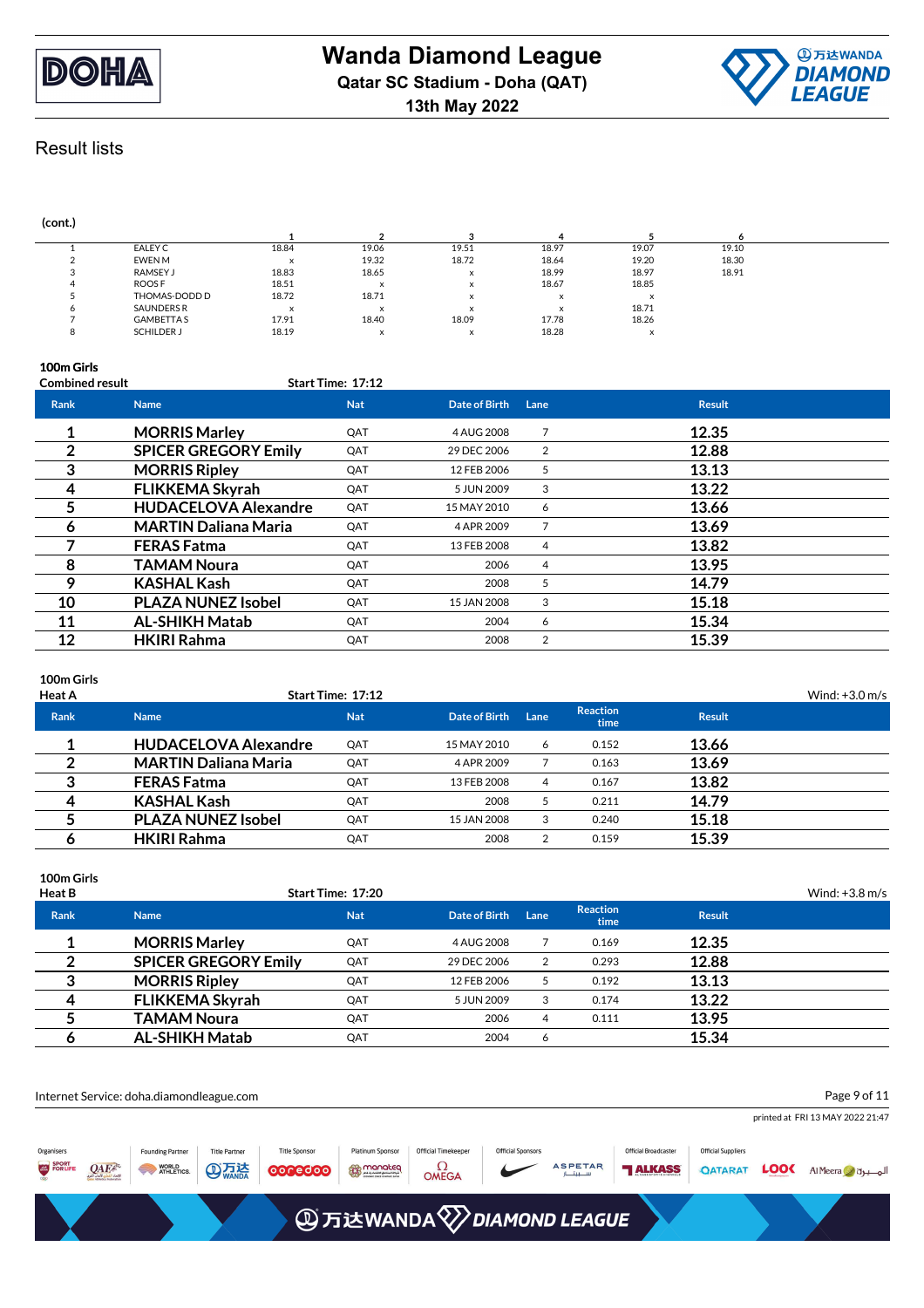



| 800m Girls     |                            |                   |                      |                |               |
|----------------|----------------------------|-------------------|----------------------|----------------|---------------|
|                |                            | Start Time: 17:36 |                      |                |               |
| Rank           | <b>Name</b>                | <b>Nat</b>        | <b>Date of Birth</b> | Lane           | <b>Result</b> |
|                | <b>FRANKLIN Gabriella</b>  | QAT               | 31 MAY 2009          | 5              | 2:40.15       |
| $\overline{2}$ | <b>HUMBLOT Maeva</b>       | QAT               | 1 FEB 2010           | 10             | 2:42.04       |
| 3              | <b>HUSSIEN Hannin</b>      | QAT               | 2005                 | 1              | 2:44.32       |
| 4              | <b>BANKS Hannah</b>        | QAT               | 20 DEC 2005          | 11             | 2:45.86       |
| 5              | <b>JAGURI Aayami</b>       | QAT               | 9 JUN 2003           | 6              | 2:52.33       |
| 6              | <b>SARAF Mia</b>           | QAT               | 29 AUG 2008          | 14             | 3:03.13       |
| 7              | <b>MAURICE Erina</b>       | QAT               | 7 MAY 2010           | $\overline{7}$ | 3:03.25       |
| 8              | <b>SCHNURMAN Lili</b>      | QAT               | 13 OCT 2007          | 13             | 3:10.40       |
| 9              | <b>HASHIM Layan</b>        | QAT               | 10 JUL 2010          | 9              | 3:14.64       |
| 10             | <b>MELVILLE Isla</b>       | QAT               | 23 SEP 2010          | 8              | 3:19.64       |
| 11             | SIDDIQUI Zoha              | QAT               | 2007                 | 15             | 3:26.53       |
| 12             | <b>AHMAD Asmeh</b>         | QAT               | 16 JUN 2007          | 12             | 3:44.00       |
|                | <b>JABBAR Sara</b>         | QAT               | 2007                 | $\overline{2}$ | <b>DNS</b>    |
|                | <b>SAADALLAH Al-Yassar</b> | QAT               | 2009                 | 3              | <b>DNS</b>    |
|                | <b>SAIED Siham</b>         | QAT               | 2008                 | 4              | <b>DNS</b>    |
|                |                            |                   |                      |                |               |

**Intermediate times::** 400m 1:14.10 FRANKLIN Gabriella (QAT)

Internet Service: doha.diamondleague.com Page 10 of 11printed at FRI 13 MAY 2022 21:47 Title Partner Title Sponso Official Timekeepe Official Broadcaster **Official Suppliers** Organiser: **Founding Partner** Platinum Sponso SPORT<br>FOR LIFE  $\Omega$ OMEGA ASPETAR QAE<sup>2</sup> WORLD<br>ATHLETICS. **ATA** 0000000 the monoked **TI ALKASS** OATARAT LOOK AlMeera **③万达WANDA**<sup>√</sup>DIAMOND LEAGUE